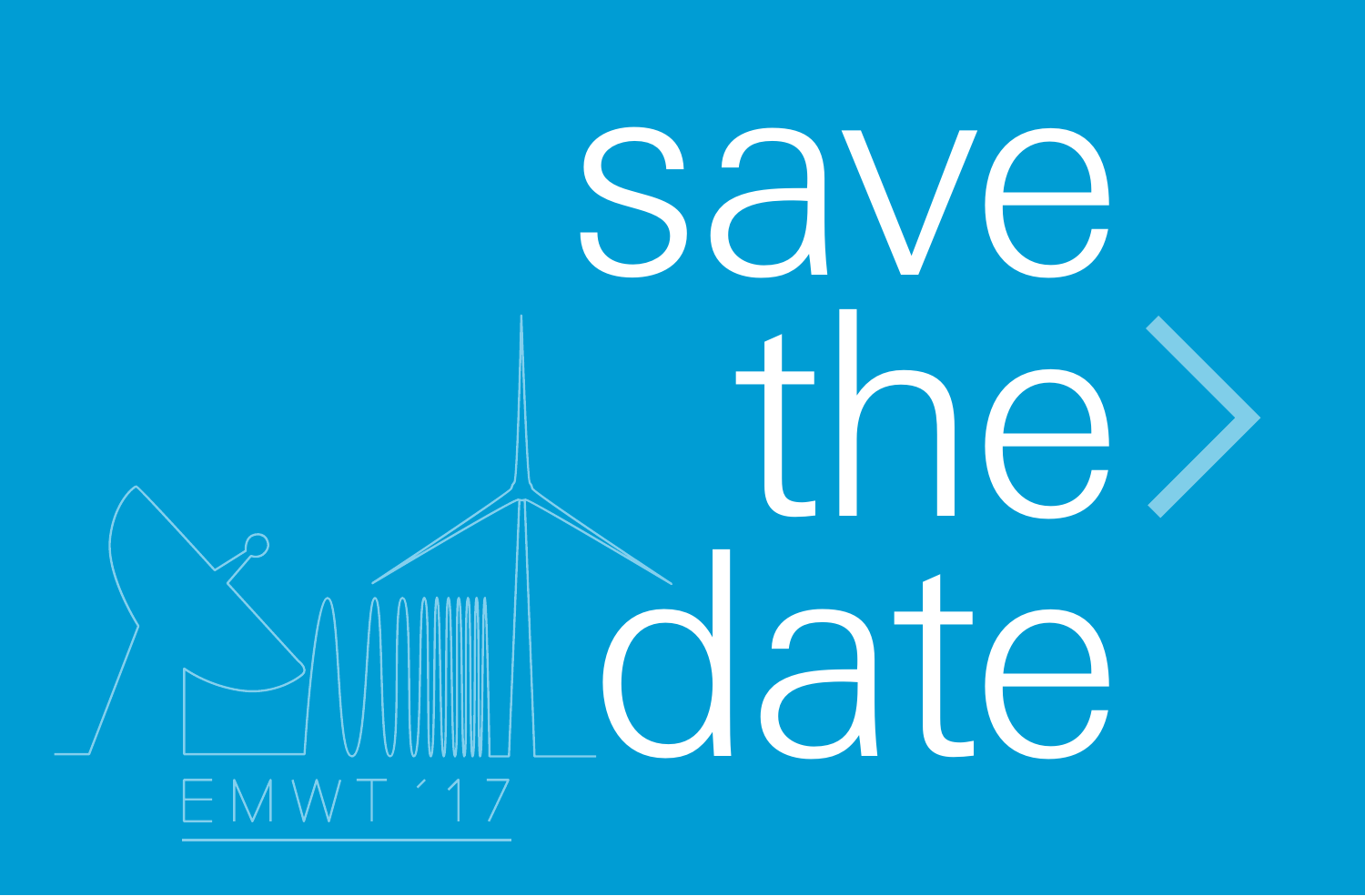Physikalisch-Technische Bundesanstalt Nationales Metrologieinstitut



**Date** 6 December 2017, 13.00 –21.00 7 December 2017, 9.00–13.00

# $\bigotimes$

Location

Physikalisch-Technische Bundesanstalt Kohlrausch Building Main Lecture Hall Bundesallee 100 38116 Braunschweig



### **Contact**

Vincenza Kramer +49 531 592 2012 emwt@ptb.de

Dr. Thorsten Schrader +49 531 592 2200 thorsten.schrader@ptb.de

Dr. Marius Mihalachi +49 531 592 2216 marius.mihalachi@ptb.de

Dr. Thomas Kleine-Ostmann +49 531 592 2210 thomas.kleine-ostmann@ptb.de

# Workshop Electromagnetic Waves and Wind Turbines 2017

### Background

**OBJEET** 

Due to the withdrawal from the nuclear energy programme and the concurrent need to reduce fossile combustibles and carbon dioxide emissions, many sources of renewable energy have to be installed. Among these are water and solar energy power plants, but to a large extend also wind turbine (WT) installations. In the end of 2016 as many as 27.270 wind turbines with a power of 45.900 MW had been installed in Germany (source: WindGuard GmbH). For efficiency reasons, WT become taller and taller and now reach that airspace, in which RADAR and terrestrial navigation systems operate. For safe operation of air traffic control, air space surveillance, weather forecast and terrestrial navigation, the degree of influence of WT on the mentioned radio frequency (RF) services must be known.

Therefore, electromagnetic wave propagation and signal distortion is of increasing interest, and the grade of interference of WT on radio services is subject of research and development both in numerical simulations and measurements.

This PTB workshop will bring together experts from academia, researchers and science groups, but also officials, government, and politics. Latest results from science will be presented. The workshop will give all interested groups the opportunity for open discussions. Also members of the IEEE German EMC chapter are welcome.